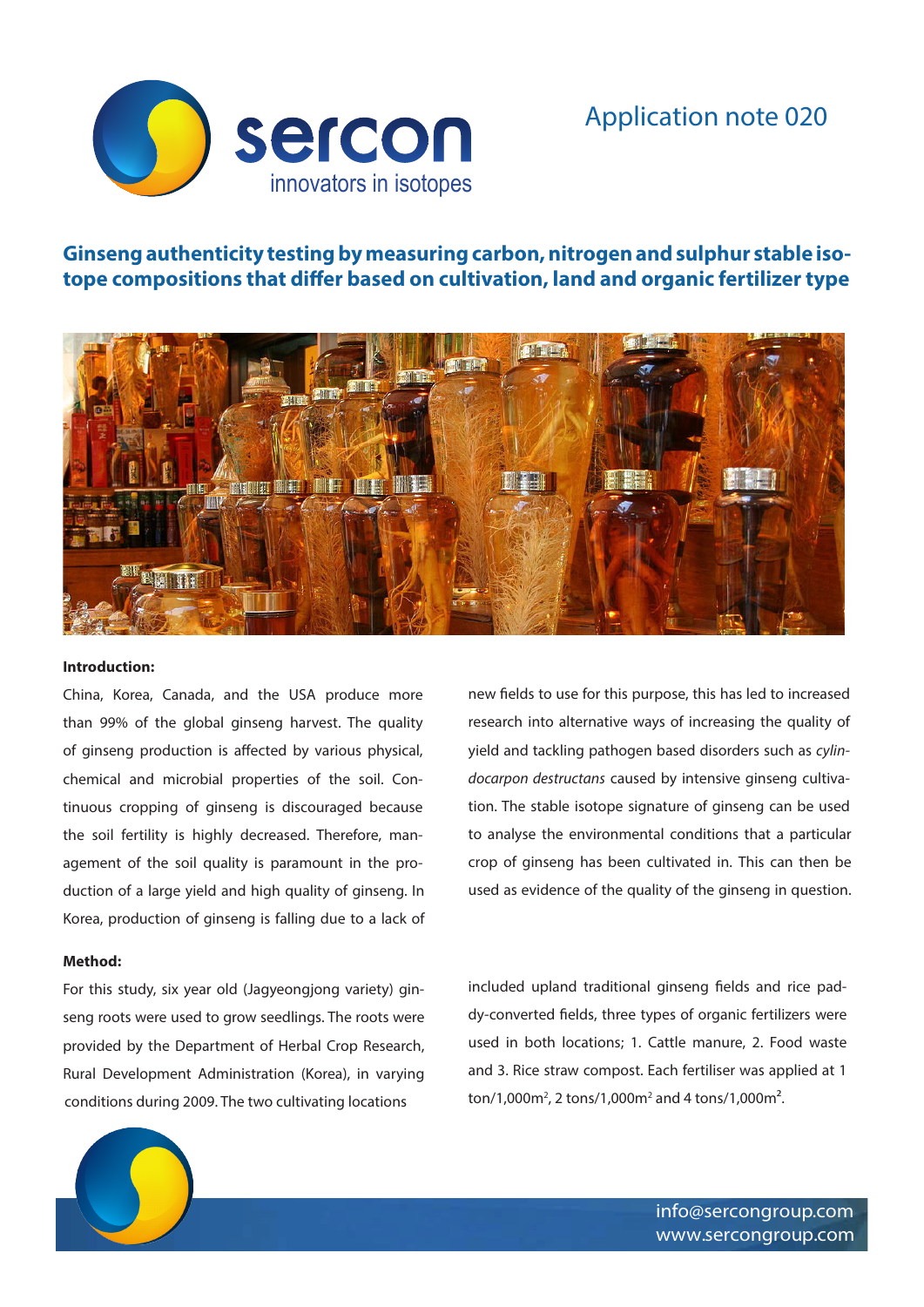The ginseng samples were prepared by being lyophilised at -45°C for three days before being pulverised in preparation for IRMS analysis. 5 mg of ginseng powder was used for C and N stable isotope composition and 20 mg for the analysis of S stable isotope composition. Once prepared the C and N stable isotope compositions ( $\delta^{13}$ CVPDB and  $\delta^{15}$ NAIR) in ginseng were analysed using a PDZ Europa ANCA-GSL elemental analyser interfaced to a PDZ Europa 20-20 IRMS. The S stable isotope ratios ( $\delta^{34}$ SVCT) were analysed using

#### **Results:**

It was discovered that in a traditional upland location the type and amount of organic fertiliser applied to the ginseng crop has an effect on the stable isotope ratio of C, N and S. The mean 13C values of ginseng cultivated by using rice straw compost was higher than the control (with no application of organic fertiliser). On the other hand the mean 13C values of ginseng grown using cattle manure and food waste were lower than the control. The 15N isotope composition in ginseng appears to be correlated to the amount of organic

Sercon's pre-concentration unit interfaced with an elemental analyser and a continuous-flow Sercon 20-22 IRMS. Replicates of laboratory standards which had previously been calibrated against international standards from USGS and IAEA and which were compositionally similar to the ginseng samples were repeatedly analyzed for quality control. The analytical precision was  $\pm$  0.1% for δ<sup>13</sup>CVPDB,  $±$  0.1‰ for δ<sup>15</sup>NAIR, and  $±$  0.2‰ for δ<sup>34</sup>SVCDT.

fertiliser applied to the cultivated area. Similarly, the 34S isotopic values increase in line with increasing amounts of rice compost. On the contrary to these discoveries there is no observed pattern between the C, N and S stable isotope ratios and the fertiliser types/amounts applied to rice paddy fields, other than a reduction in the <sup>15</sup>N with increasing amounts of rice straw compost. Figure 1 shows the combination of  $^{13}C$ -<sup>15</sup>N revealing the relationships mentioned previously.



**Figure 1:** Variability of the combined C & N stable isotope ratios in 6-year old ginseng roots depending on the type of cultivation, land and organic fertiliser.